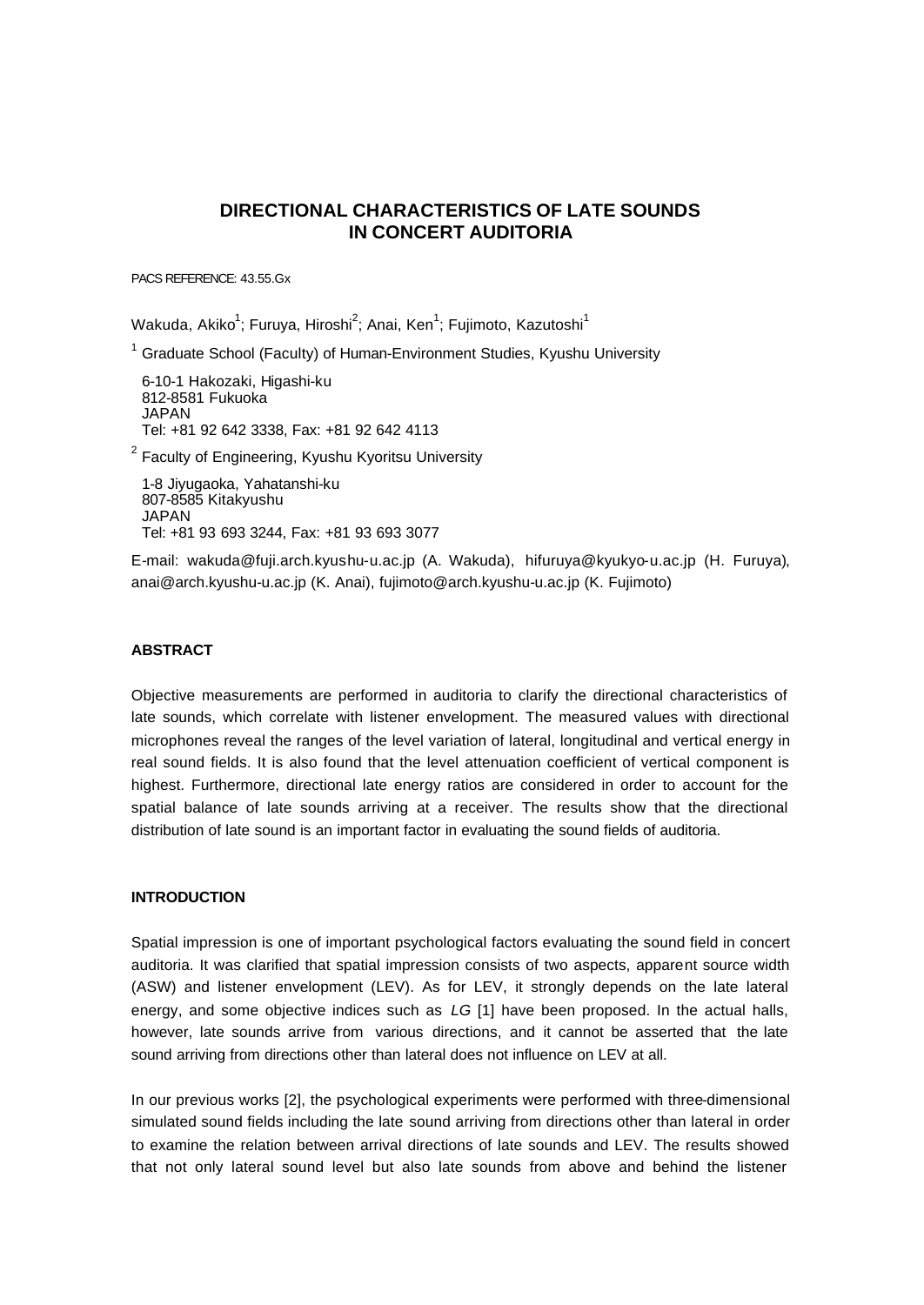correlate strongly with LEV. This means that only late lateral sound level cannot explain LEV efficiently, and in order to grasp LEV accurately, energy level and energy fraction of the late sounds arriving from directions other than lateral as well as the listening sound pressure level should be considered.

It is indispensable for the establishment of an acoustical index considering the property of late sounds to grasp the directional characteristics of late sounds in real sound fields. However, it has not been clarified yet. In this paper, acoustical measurements were performed in existing halls, and the directional characteristics of late sounds were discussed.

#### **OUTLINE OF ACOUSTICAL MEASUREMENT**

Method A dodecahedron omni-directional loudspeaker was used as a sound source for the measurement and an impulse response was measured at each measuring point with a method of synchronous summation when a DC-pulse was emitted from the loudspeaker. The omni-directional and figure-of-eight microphones were used for the receiver in order to obtain three directional energy components of late sounds, namely lateral, vertical and longitudinal responses.

Surveyed Halls The outline of six surveyed halls (Halls A, B, C, D, E and F) is shown in Table 1. Halls A and C are multipurpose-halls with seats for the audience on the second floor. Hall B, a fan-shaped single story hall, is the most acoustically dead among six halls. Halls D, E and F are concert halls for classical music, and Halls D and E are shoe-box-type halls which have side balcony seats on the second and third floors. The numbers of measuring points are 10, 12, 12, 16, 16, and 16 for Halls A, B, C, D, E and F respectively.

Physical Parameters Of Late Sounds Strength *G* and late sound level  $G_{\text{late}}$  (late:  $t = 80$  to  $\infty$  ms) were calculated from the overall impulse responses measured by using an omni-directional microphone. As physical parameters to express the directional information of late sound, three directional late sound levels and three directional late energy ratios were defined as follows; Late longitudinal sound level *GG*<sub>late</sub>, late lateral sound level *LG*<sub>late</sub> and late vertical sound level *VG*late were defined after *LG* proposed by Bradley. Directional late energy ratios *GE*late, *LE*late and *VE*late were defined as ratios of each directional late energy to total late sound energy in a similar way.

| Hall | Seats | V (m <sup>3</sup> ) | $V/S$ (m) | RT(s) |      |
|------|-------|---------------------|-----------|-------|------|
| A    | 1,522 | 12,167 2.60         |           | 1.59  | 0.23 |
| B    | 1,780 | 13,994 3.36         |           | 1.45  | 0.31 |
| С    | 1,811 | 18,700 3.02         |           | 2.20  | 0.20 |
| D    | 1,871 | 17,445 2.51         |           | 2.24  | 0.17 |
| E    | 1,818 | 17,302 2.80         |           | 1.79  | 0.22 |
| F    | 1,813 | 19,410 3.03         |           | 2.07  | 0.21 |

Table 1 Acoustical outline of surveyed halls.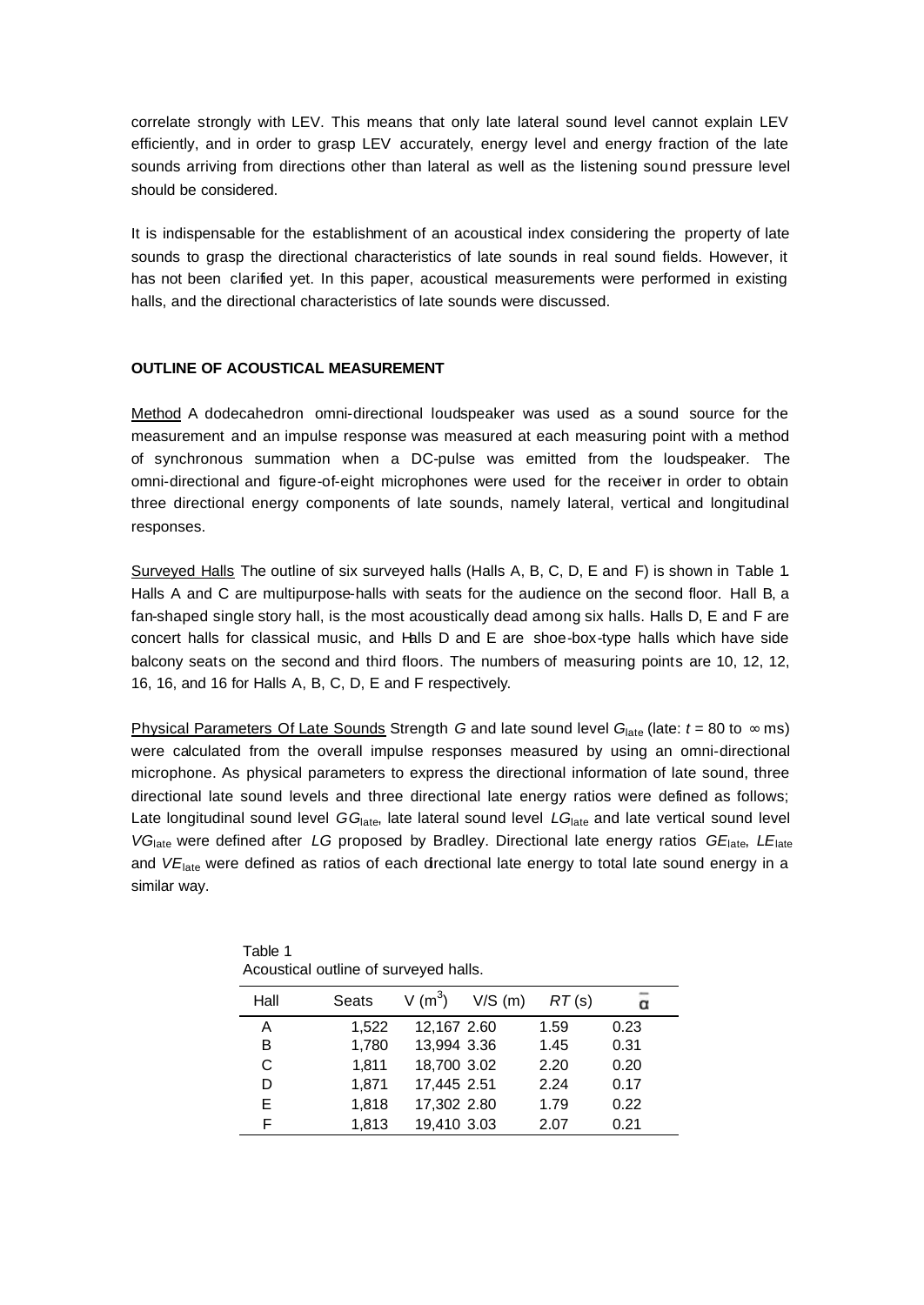### **DISCUSSION**

Hereinafter, the directional characteristics of late sounds are examined based on the data obtained from the measurements.

Range Of Change In Late Sound Level Average value of the late-sound parameters, and average, minimum and maximum values of the ranges of the level variation in six halls are shown in Table 2. The range of change in *G*late is 2.0 to 5.7 dB, and 4.2 dB on the average. Observing them in each arrival direction, the range of the level variation is the narrowest in the longitudinal component *GG*<sub>late</sub> (4.2 dB on the average), and the widest in the vertical component VG<sub>late</sub> (9.1 dB on the average). These data are useful for setting the acoustical condition of simulated sound field in our psychological experiments.

Level Attenuation Of Late Sounds Due To Distance From A Sound Source The characteristics of attenuation of *G* and directional late sound levels, *GG*late, *LG*late and *VG*late, due to source-receiver distance are shown in Fig.1, where each dot and solid line show the average value over the five frequency-bands from 250 to 4k Hz and the regression line by the method of least squares, respectively. The level attenuation coefficients *m* (dB/10 m) for five physical parameters mentioned above are calculated. The results are shown in Table 3.

First, the coefficients for *G* and *G*<sub>late</sub> are larger with the increase of total absorption of room. This result is generally accepted. Next, the level attenuation coefficient *m* for directional components of late energy is focused. In all halls, except in the case of Hall C, *m* increases in order of *VG*late, *LG*late and *GG*late. The attenuations of the vertical and lateral energy are larger than that of longitudinal energy. Especially, the attenuation of the vertical component is large. It is guessed that this is caused by the effect of absorptive seats area.

Furthermore, comparing *m*s in six halls, while the maximum difference of *m* is 0.9 in *GG*late, 2.7 in *LG*late, and 4.0 in *VG*late. The differences of *m* in *LG*late and *VG*late are larger. For example, in Hall B, the attenuations of vertical and lateral components are remarkably larger than those in Halls D and E. It can be said that the difference of level between three directional components is very large. This fact suggests that the level distribution of the directional late sounds might give detailed information on diffusivity of sound field.

|                    |         |         |         | dB      |  |
|--------------------|---------|---------|---------|---------|--|
|                    |         | Range   |         |         |  |
|                    | Average | Average | Minimum | Maximum |  |
| G                  | 4.1     | 4.8     | 3.6     | 6.8     |  |
| G <sub>late</sub>  | 1.1     | 4.2     | 2.0     | 5.7     |  |
| GG <sub>late</sub> | $-3.2$  | 4.2     | 3.4     | 5.3     |  |
| LG <sub>late</sub> | $-4.8$  | 5.7     | 2.2     | 8.7     |  |
| VG <sub>late</sub> | $-4.9$  | 9.1     | 5.6     | 17.5    |  |

| Table 2                                     |  |  |
|---------------------------------------------|--|--|
| Range of the level variation on late sound. |  |  |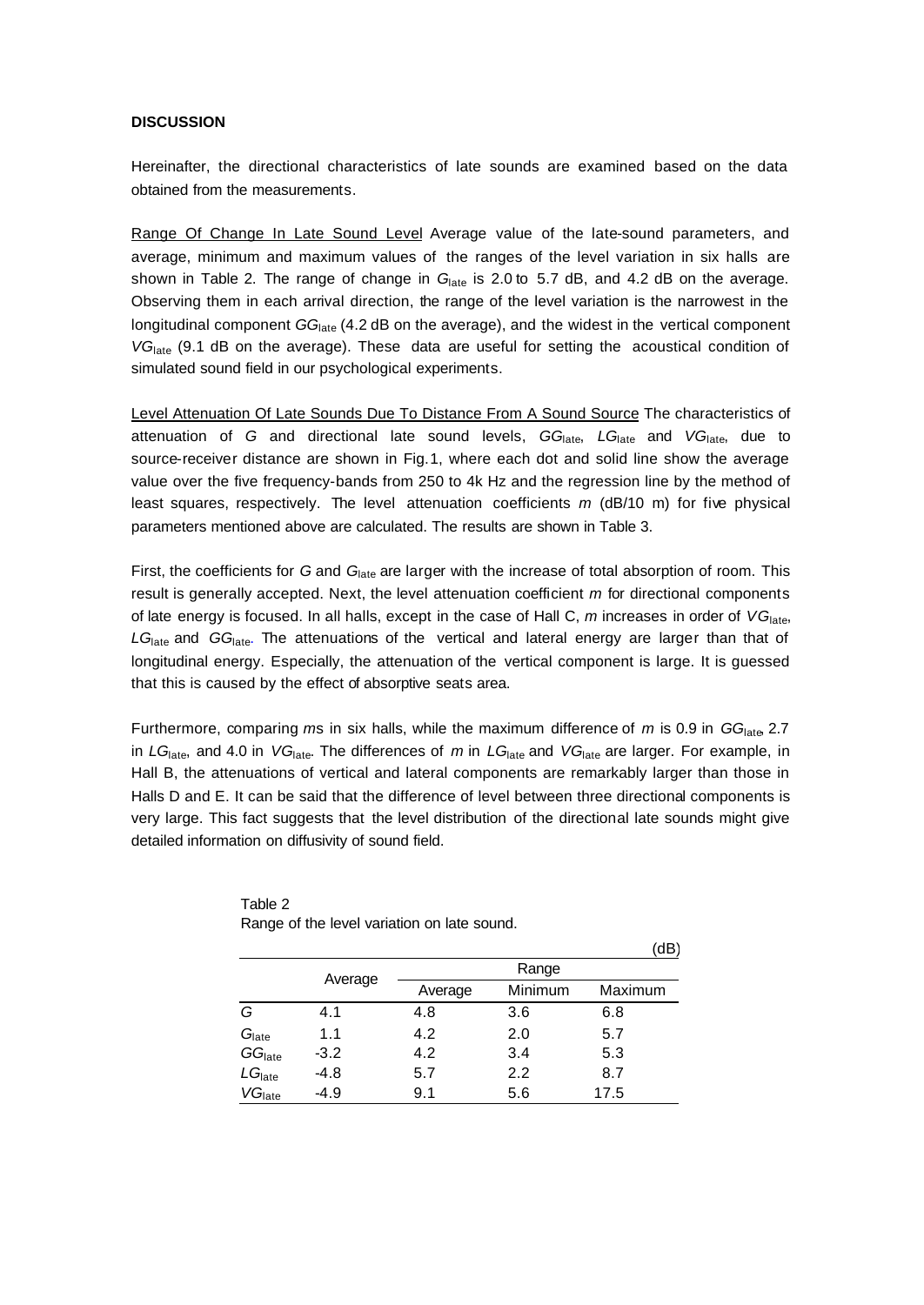

Fig. 1. Directional late sound level as a function of source-receiver distance in 6 halls. (points and solid least-squares fit line)

| Hall |     | Level attenuation coefficient $m$ (dB/10 m) |                    |                    |                    |  |  |
|------|-----|---------------------------------------------|--------------------|--------------------|--------------------|--|--|
|      | G   | $G_{\rm late}$                              | GG <sub>late</sub> | LG <sub>late</sub> | VG <sub>late</sub> |  |  |
| А    | 2.0 | 2.1                                         | 1.4                | 2.1                | 2.8                |  |  |
| в    | 2.3 | 1.9                                         | 1.8                | 3.0                | 5.7                |  |  |
| C    | 0.6 | 0.5                                         | 0.9                | 0.3                | 2.2                |  |  |
|      | 1.7 | 1.5                                         | 1.2                | 1.7                | 2.1                |  |  |
| E    | 1.7 | 1.5                                         | 1.2                | 1.7                | 1.7                |  |  |
| F    | 1.4 | 1.6                                         | 1.3                | 1.8                | 2.1                |  |  |

Level attenuation due to source-receiver distance of late sound.

Table 3

Directional Distribution Of Late Sounds It is necessary for examining the relation between the characteristic of late sounds and LEV to investigate the spatial balance of arrival directions of late sound in real sound field. Therefore,  $G\vec{E_{\rm \,late}}$ ,  $L\vec{E_{\rm \,late}}$  and  $V\vec{E_{\rm \,late}}$  were newly defined as directional late energy ratios which were normalized by the summation of *GE*late, *LE*late, and VE<sub>late</sub> and dstribution of directional late sounds is discussed by using them. Here, when late sounds arrive equally from all directions,  $G\vec{E_{\rm\,late}}$ ,  $L\vec{E_{\rm\,late}}$ , and  $V\vec{E_{\rm\,late}}$  are 1/3. And so,  $\vec{d}_{\rm\,late}}$  was defined as an index evaluating the spatial balance about arrival directions of late sound.  $\overline{d}_{\text{late}}$  is the spatial average value of the distance from the point (1/3, 1/3, 1/3) to the point (GE<sup>\*</sup><sub>late</sub>, LE<sup>\*</sup><sub>late</sub> VE<sup>\*</sup><sub>late</sub>) on three-dimensional rectangular coordinate system. The distributions of *GE*<sup>\*</sup><sub>late</sub>, LE<sup>\*</sup><sub>late</sub> and VE<sup>\*</sup><sub>late</sub> at five frequency-bands and the average value of them are shown in Fig.2 and Fig.3 respectively, and the  $\overline{d}_{\text{late}}$  in six halls are shown in Table 4.

First, when the data is examined at each frequency band, it is understood that the values at the higher frequency show a concentration in the vicinity of a point (1/3, 1/3, 1/3). That is, the late sound energy at higher frequency arrives evenly from all directions. This agrees with a fact that the diffusivity at higher frequency-band is higher than that at lower frequency-band in general. Next, the values averaged over five frequency-bands are considered. In Hall B, which is a fan-shaped hall, late lateral energy ratio is very low and the difference between the observation points is large. On the other hand, in Hall E, which is a shoe-box-type concert hall, the values of directional late energy ratios are located in the vicinity of a point (1/3, 1/3, 1/3) and the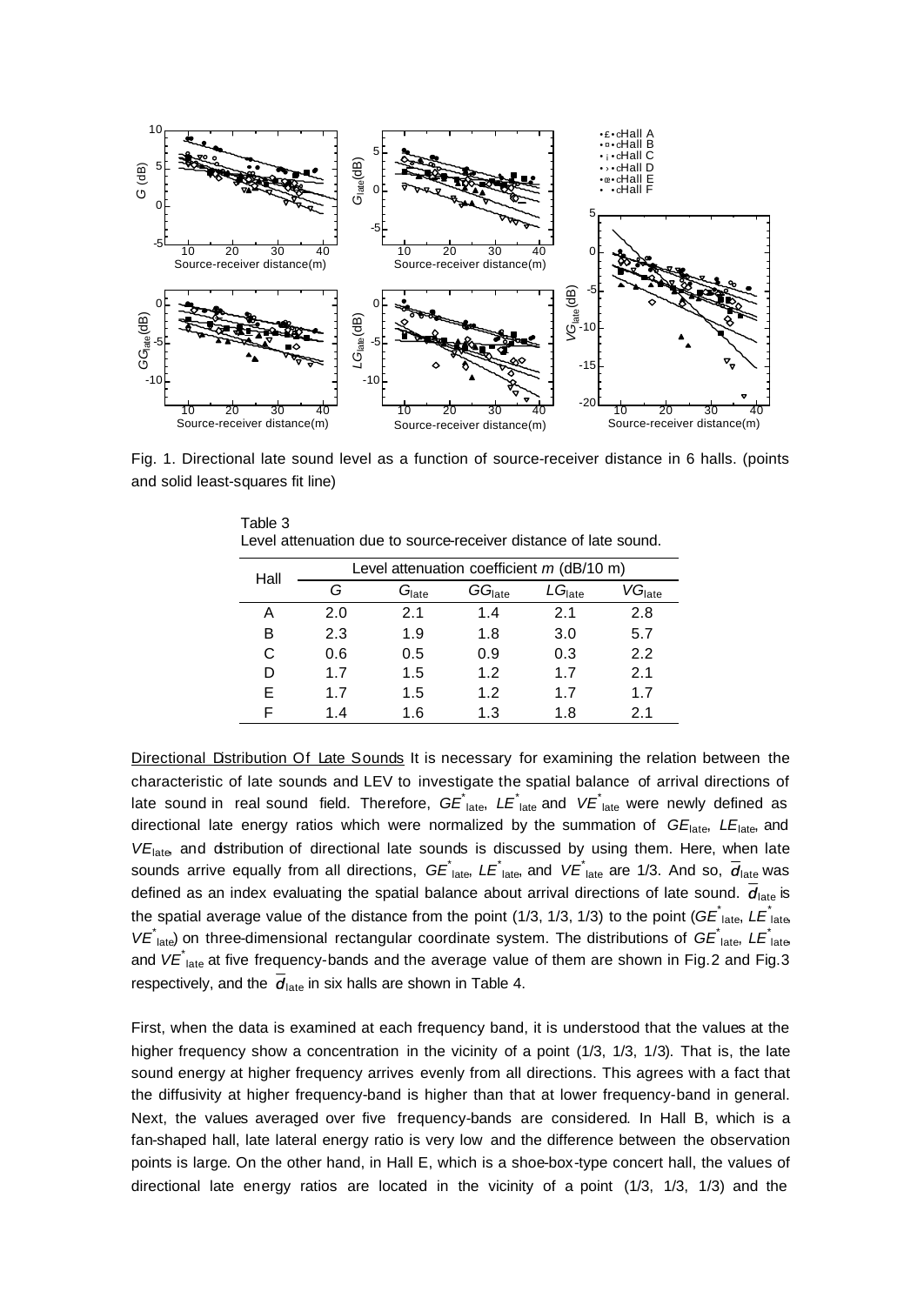difference between the observation points is small. The maximum of  $\overline{d}_{\text{late}}$  is 5.2 for Hall B, and the minimum is 0.7 for Hall E.

Moreover, for the comparison, the distributions of normalized directional early energy ratios *GE*<sup>\*</sup><sub>early</sub>, *LE*<sup>\*</sup><sub>early</sub> and *VE*<sup>\*</sup><sub>early</sub> (the average value of frequency) are shown in Fig. 4. It is found that the position of distribution of directional early energy ratio shifts to the direction in which longitudinal ratio increases, and lateral and vertical ratios decrease. It shows that the tendency of directional distribution of early sounds is clearly different from that of late sounds. In addition, the difference in early sound between the halls is smaller than that in late sound.



Fig. 2. Normalized directional late energy ratio at five frequency-bands. The letter in the figures indicates the name of hall.



Fig. 3. Normalized directional late energy ratio. (averaged over five frequency-bands)